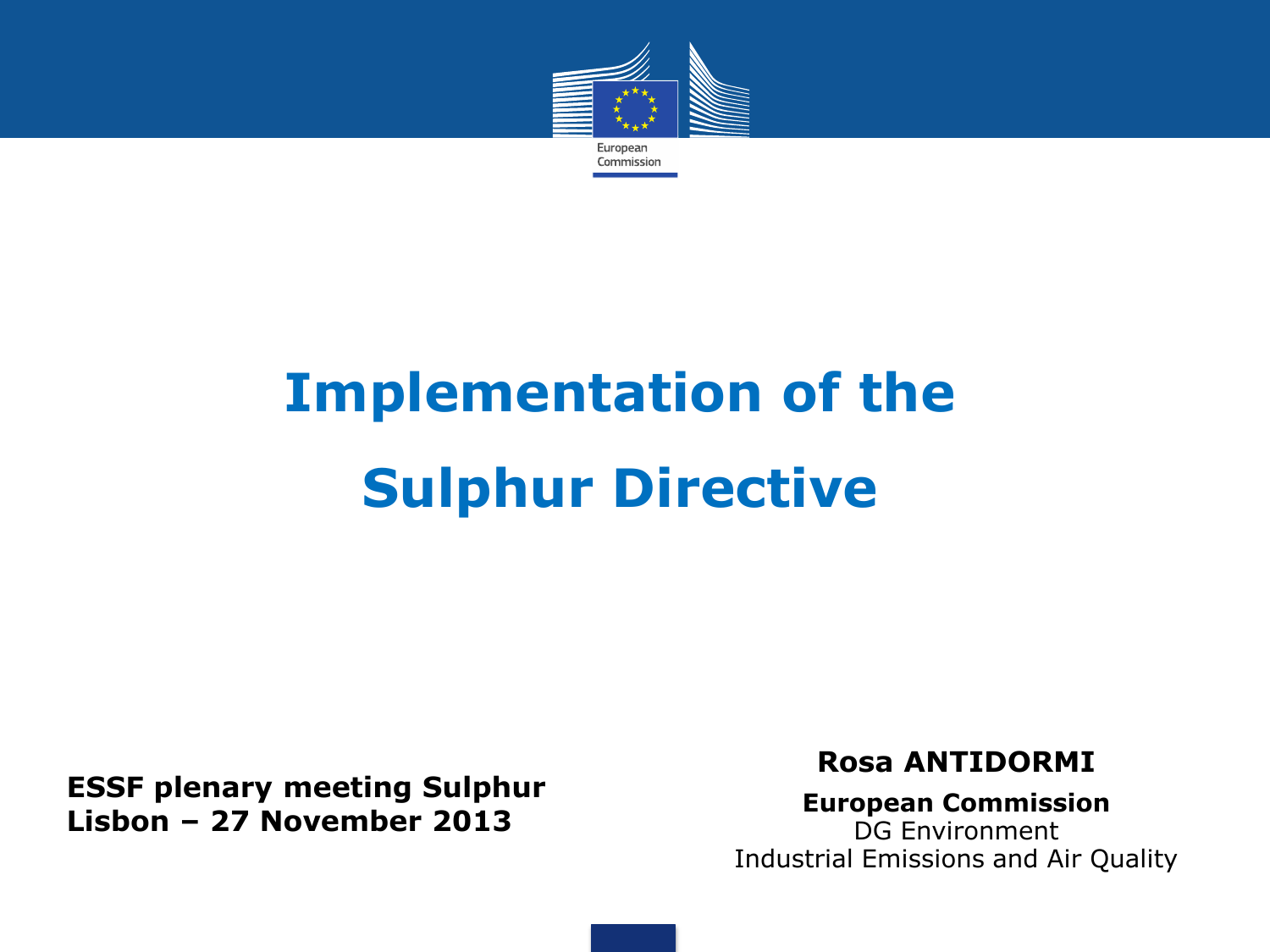

# *Sulphur Content of Marine Fuels* Implementation of the S Directive

### **Aim**

*A cost efficient and coherent implementation of S Directive is of high priority to ensure the expected health and environmental benefits while ensuring the level playing field in the shipping market*

### **Status on Reporting in Directive 1999/32/EC**

*Reporting by Member States under Directive 1999/32/EC has proved insufficient for the purpose of verification of compliance with that Directive due to the lack of harmonized and sufficiently precise provisions on the content and the format of the Member States' reports (recital 18)*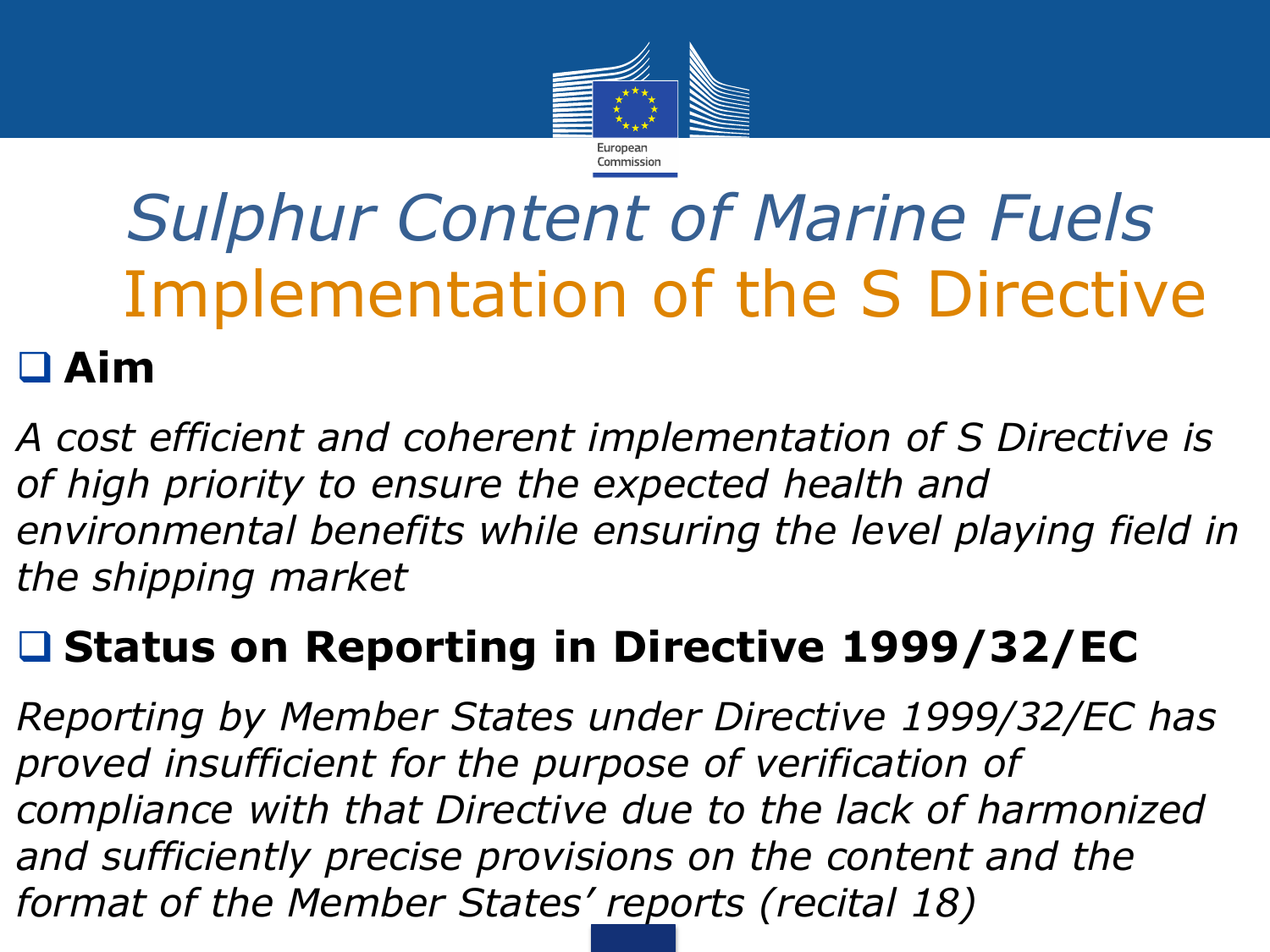

# *Sulphur Content of Marine Fuels* EU Policy Framework

#### **Latest Directive 2012/33/EC –Implementation**

- $\Box$  Stronger monitoring, effective inspection and enforcement regime to ensure proper implementation
- $\Box$  The S Directive empowers the Commission to adopt implementing acts concerning:
	- **Sampling** and **Analysis** strategies (frequency, methods, representative sample definition)
	- **Reporting** (content and format of the annual MS report to the Commission on fuel quality)
- □ Enforcement (effective, proportionate and dissuasive fines should at least deprive those responsible of the economic benefits derived from their infringement)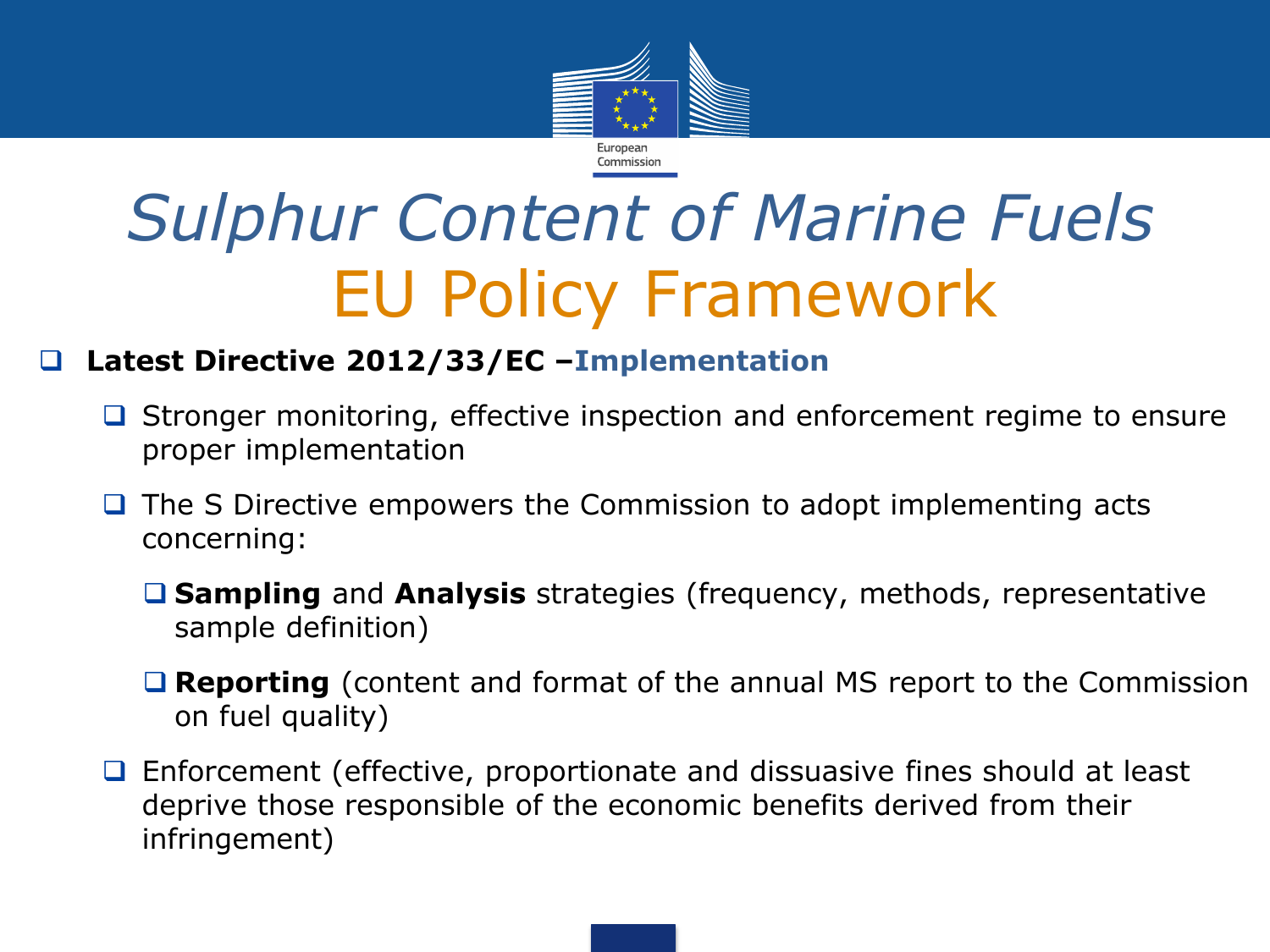

## **EU actions** on **implementation** (DG ENV with the support of EMSA)

#### **Active dialogue with the EU industry and MS**

- **Technical workshops** (alternative compliance methods scrubber systems, LNG; enforcement and implementation aspects-Recent MS Questionnaires on implementation and enforcement)
- **Subgroup on Implementation** of the S Directive (MS, industry and experts) to tackle overall implementation issues **under ESSF** and in close cooperation with other subgroups (clarification and guidance on fuel-specific inspection provisions, support to MS transposition, fuel unavailability, scrubbers approvals, reporting practices, penalties, …)

#### **Participation and follow-up of international developments (IMO, Helcom)**

#### **DG ENV Study in support of Commission future work on Impl. Acts.**

Possible development of guidelines and standards on sampling analysis and reporting

**FUTURE - Committee on Implementation (MSs):** to formally endorse concrete proposals on cost-effective implementation and introduce them in existing legislation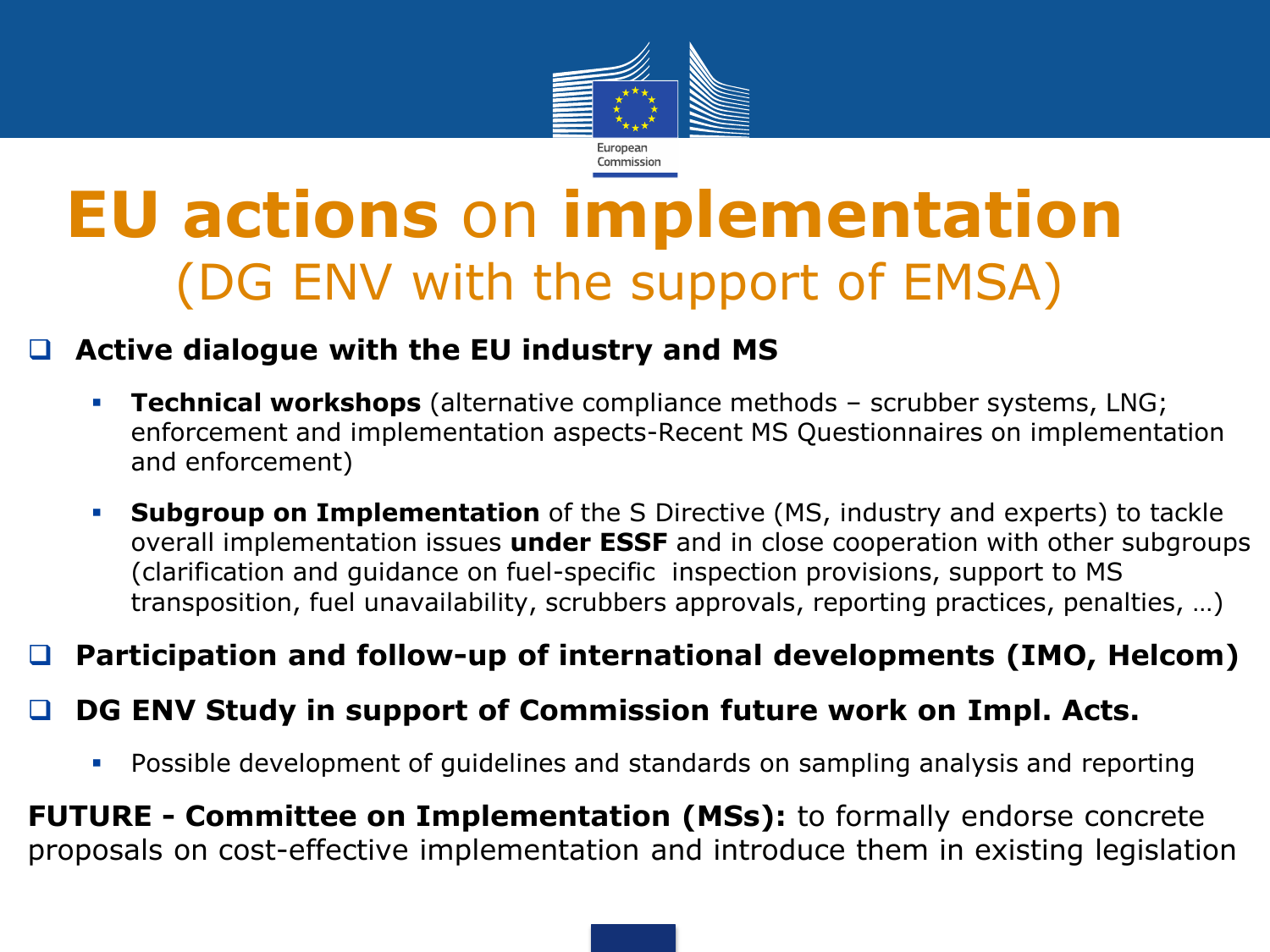

## **EU actions** on **implementation** (DG ENV with the support of EMSA)

 **Ad hoc study launched by DG ENV last summer in support of Commission work on Implementing Acts (duration 18 months, budget 100 €k, start date: 5 November 2013)**

### **Contractors:**

- **D** AMFC international
- LR-FOBAS
- KJA-Soft

**Participation in the Subgroup on Implementation**